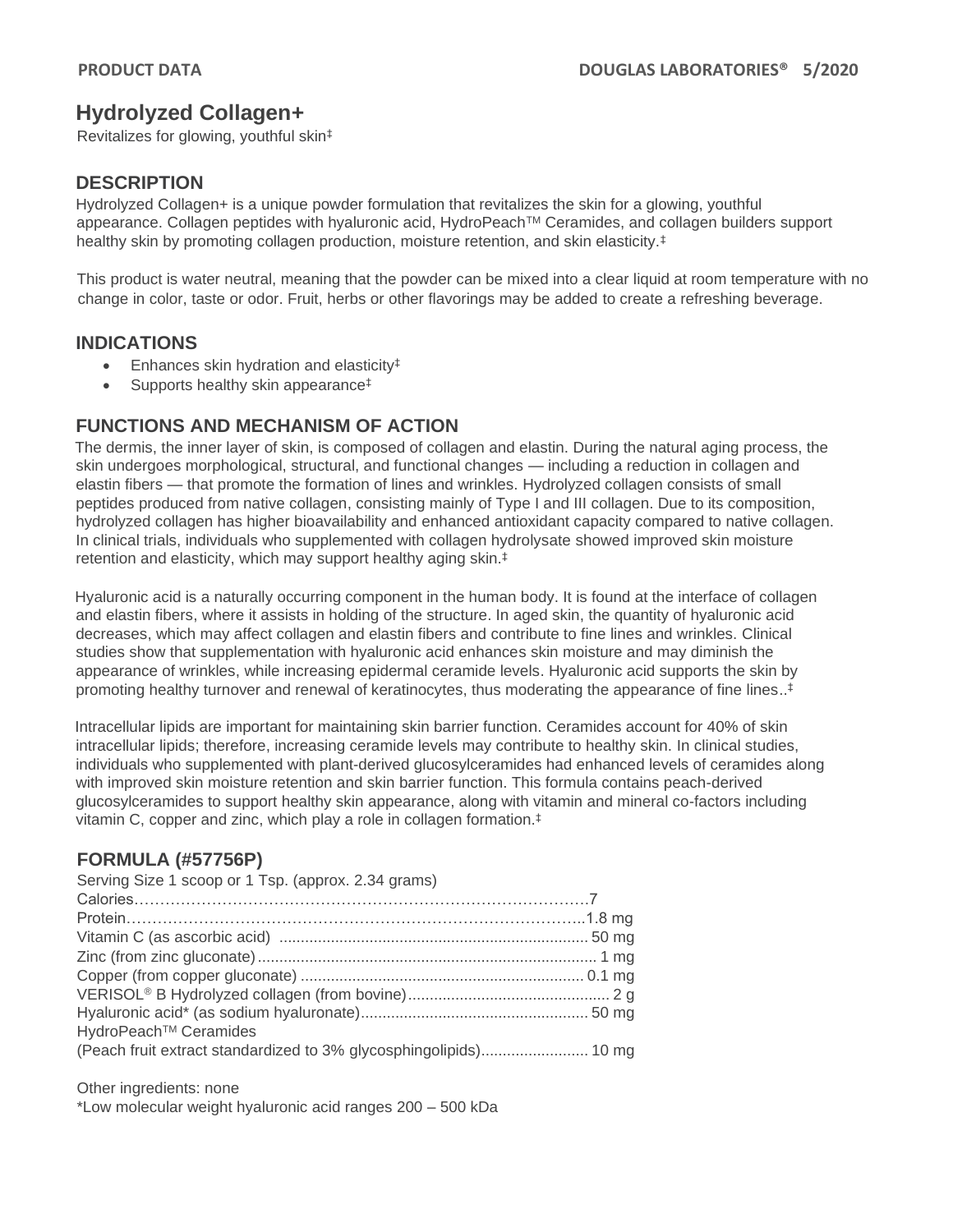HydroPeach™ is a trademark of Maypro Industries, LLC. VERISOL® is a registered trademark of GELITA AG.

#### **SUGGESTED USE**

Adults take one scoop of powder twice daily dissolved in water or beverage of choice, or as directed by your healthcare professional.

#### **WARNING**

If you are pregnant, nursing, have any health condition or taking any medication, consult your health professional before using this product.

### **STORAGE**

Store in a cool, dry place, away from direct light. Keep out of reach of children.

#### **REFERENCES**

Brown TM, Krishnamurthy K. Treasure Island, FL: StatPearls, 2020. Haydont V, Bernard BA, Fortunel NO. *Mech Ageing Dev*. 2019;177:150–6. Sibilla S, Godfrey M, Brewer S, et al. *Open Nutraceuticals J*. 2015;8:29-42. Ricard-Blum S. *Cold Spring Harb Perspect Biol*. 2011; 3(1): a004978. Ramadass SK, Perumal S, Gopinath A, et al. *Acs Appl Mater Interfaces*. 2014;6:15015–25. Wang L, Jiang Y, Wang X, et al. *J Func Foods*. 2018;44:112–7. Wang J, Luo D, Liang M, et al. *Molecules*. 2018;23:3257. Borumand M, Sibilla S. *Clin Interv Aging*. 2014 Oct 13;9:1747-58. Asserin J, Lati E, Shioya T, Prawitt J. *J Cosmet Dermatol*. 2015 Dec;14(4):291-301. Ohara H, Ito K, Iida H, Matsumoto H. *J Jpn Soc Food Sci*. 2009;56(3):137-145. Oba C, Ohara H, Morifuji M, et al. *Photodermatol Photoimmunol Photomed*. 2013 Aug;29(4):204-211. Kobiela T, Lelen-Kaminska K, Stepulak M, et al. *Skin Res Technol*. 2013 Feb; 19(1):e200-208. Proksch E, Schunck M, Zague V, et al. *Skin Pharmacol Physiol*. 2014b;27(3):113-119. Schwartz SR, Park J. *Clin Interv Aging*. 2012;7:267-273. Bukhari SNA, Roswandi NL, Waqas M. *Int J Biol Macromol*. 2018 Dec;120(Pt B):1682-1695. Longas MO, Russell CS, He XY. *Carbohydr Res*. 1987 Jan 15;159(1):127-36. Kajimoto O, Odanaka W, Sakamoto W, et al. *J New Rem Clin*. 2001;50(5); 90-102. Papakonstantinou E, Roth M, Karakiulakis G. *Dermatoendocrinol*. 2012 Jul 1;4(3):253-8. Kawada C, Yoshida T, Yoshida H, et al. *J Clin Biochem Nutr*. 2015 Jan;56(1):66-73. Oe M, Sakai S, Yoshida H, et al. *Clin Cosmet Investig Dermatol*. 2017 Jul 18;10:267-273. Gariboldi S, Palazzo M, Zanobbio L, et al. *J Immunol*. 2008 Aug 1;181(3):2103-10. Meyer LJ, Stern R. *J Invest Dermatol*. 1994 Mar;102(3):385-9. You HJ, Han SK, Rhie JW. *J Wound Care*. 2014 Nov;23(11):521-2, 524, 526-30. Dereure O, Czubek M, Combemale P. *J Wound Care*. 2012 Mar;21(3):131-2, 134-6, 138-9. Pavicic T, Gauglitz GG, Lersch P, et al. *J Drugs Dermatol*. 2011 Sep;10(9):990-1000. Gray GM, Yardley HJ. *J Lipid Res*. 1975 Nov; 16(6):441-7. Imokawa G, Abe A, Jin K, et al. *J Invest Dermatol*. 1991 Apr; 96(4):523-6. Uchiyama T, Nakano Y, Ueda O, et al. *J Health Sci*. 2008;54(5):559–566. Koikeda T, Tokudome Y, Okayasu M, et al. *Curr Med Chem*. 2017;17(1):56-70. Ishikawa J, Takada S, Hashizume K, et al*. J Dermatol Sci*. 2009;56(3):220–222. Asai S, Miyachi H. *Rinsho Byori*. 2007 Mar;55(3):209-15. Paxton JZ, Grover LM, Baar K. *Tissue Eng Part A*. 2010;16:3515–25. Shaw G, Lee-Barthel A, Ross ML, et al. *Am J Clin Nutr*. 2017 Jan;105(1):136-143. Rucker RB, Kosonen T, Clegg MS, et al. *Am J Clin Nutr*. 1998 May;67(5 Suppl):996S-1002S. Harris ED, Rayton JK, Balthrop JE, et al. *Ciba Found Symp*. 1980;79:163-82. Antonyuk SV, Strange RW, Marklund SL, Hasnain SS. *J Molecular Biology*. 2009;388:(2)310-326. Fernandez-Madrid F, Prasad AS, Oberleas D. *J Lab Clin Med*. 1973 Dec;82(6):951-61.